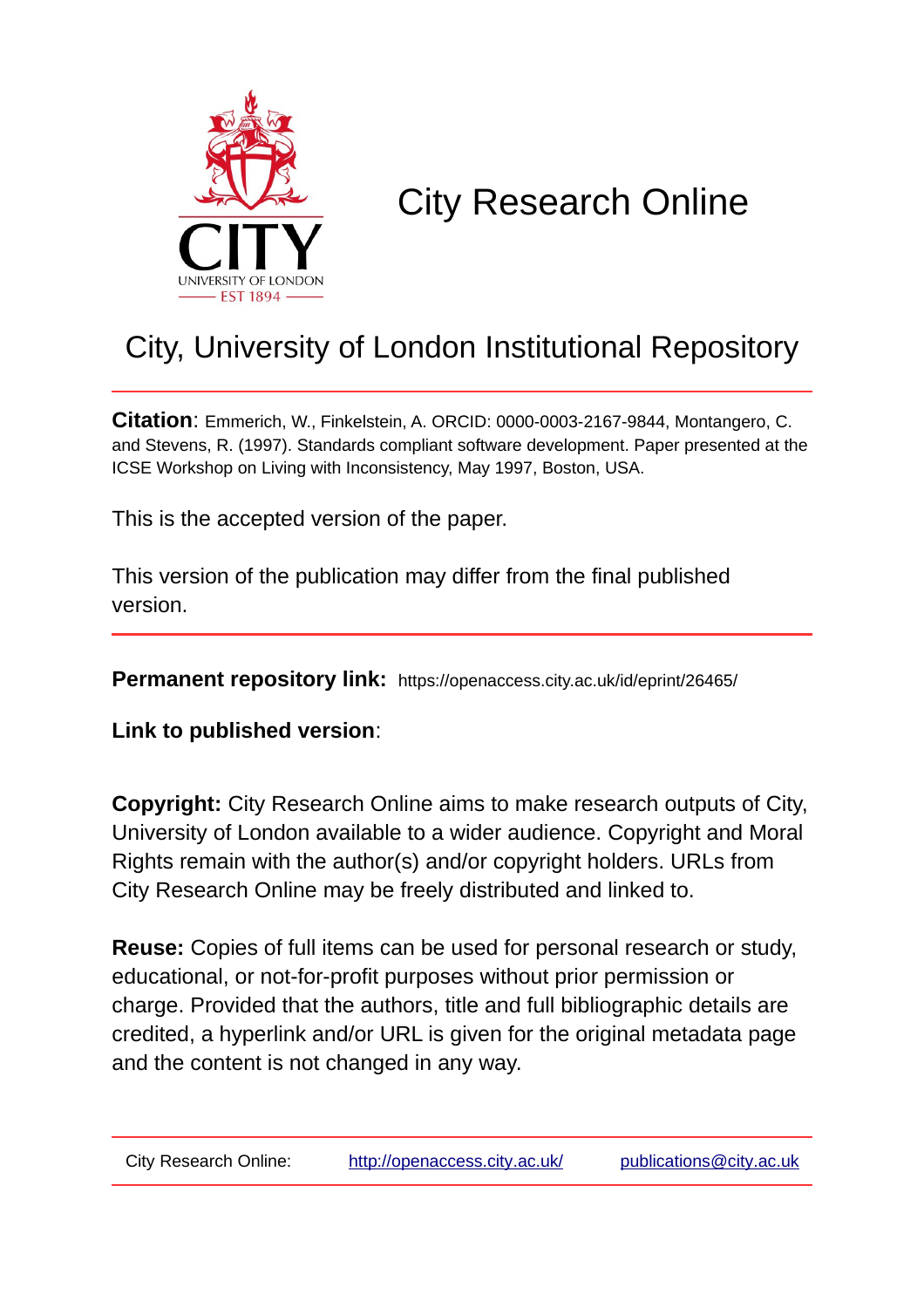## Standards Compliant Software Development

Wolfgang Emmerich, Anthony Finkelstein Interoperable Systems Research Centre City University London EC1V 0HB, UK femmerich j acwfg@cs.city.ac.uk

Carlo Montangero Dip. di Informatica University of Pisa 56125 Pisa, Italy monta@di.unipi.it

Richard Stevens QSS Ltd. Oxford Science Park Oxford OX4 4GA, UK 100010.3303@compuserve.com

#### Abstract

Software engineering standards determine practices that 'compliant' software processes shall follow. Standards generally define practices in terms of constraints that must hold for documents or the information in these documents. The document types identied by standards include not only typical development products, such as user requirements, but also process-oriented documents, such as progress reviews and management reports. The degree of standards compliance can be established by checking these documents against the constraints. It is is neither practical nor desirable to enforce compliance at all points in the development process, thus compliance must be managed rather than imposed. In this paper we define a model of standards and compliance. We then outline a lightweight implementation of the model built on a generic document management system. Finally, we discuss the broader implications of our work for process modelling and the management of inconsistent information.

#### 1 Compliance

In this section we outline the general problem of managing standards compliance in software development and motivate the development of automated support for this activity.

There is intense interest in adopting standards in software development. This interest arises for a number of reasons: standards have been a means of transferring `good practice' in software engineering; standards have been demanded by clients or procurement agencies; the demands of SPI initiatives, ISO 9000 and SPICE certications; product certication requirements.

In each case once a standard has been adopted it is important to manage compliance with the standard. By compliance we mean the extent to which software developers have acted in accordance with the practices set down in the standard. More narrowly we can think of this as consistency between the actual development process and the normative models embedded in the standard.

Existing, well established standards, such as ISO 12207 [ISO/IEC, 1995] and PSS05 [Mazza et al., 1994] set down the properties that both the process and the product must possess at given points in the development. Such standards are both large and complex, they are often incomplete and ambiguous. Determining compliance, particularly as development progresses and the information can be used to support correction, is thus a challenging task.

In our approach, described below, we take advantage of an important feature of the standards we have examined. They tend to express the requirements of the standard in the form of 'practices' which in turn are usually expressed as constraints on the structure or content of documents.

This work was funded through the Teaching Company Directorate through Scheme No. <sup>1884</sup> and performed while Carlo Montangero was an EPSRC Visiting Fellow at City University funded through Grant No. GR/L54561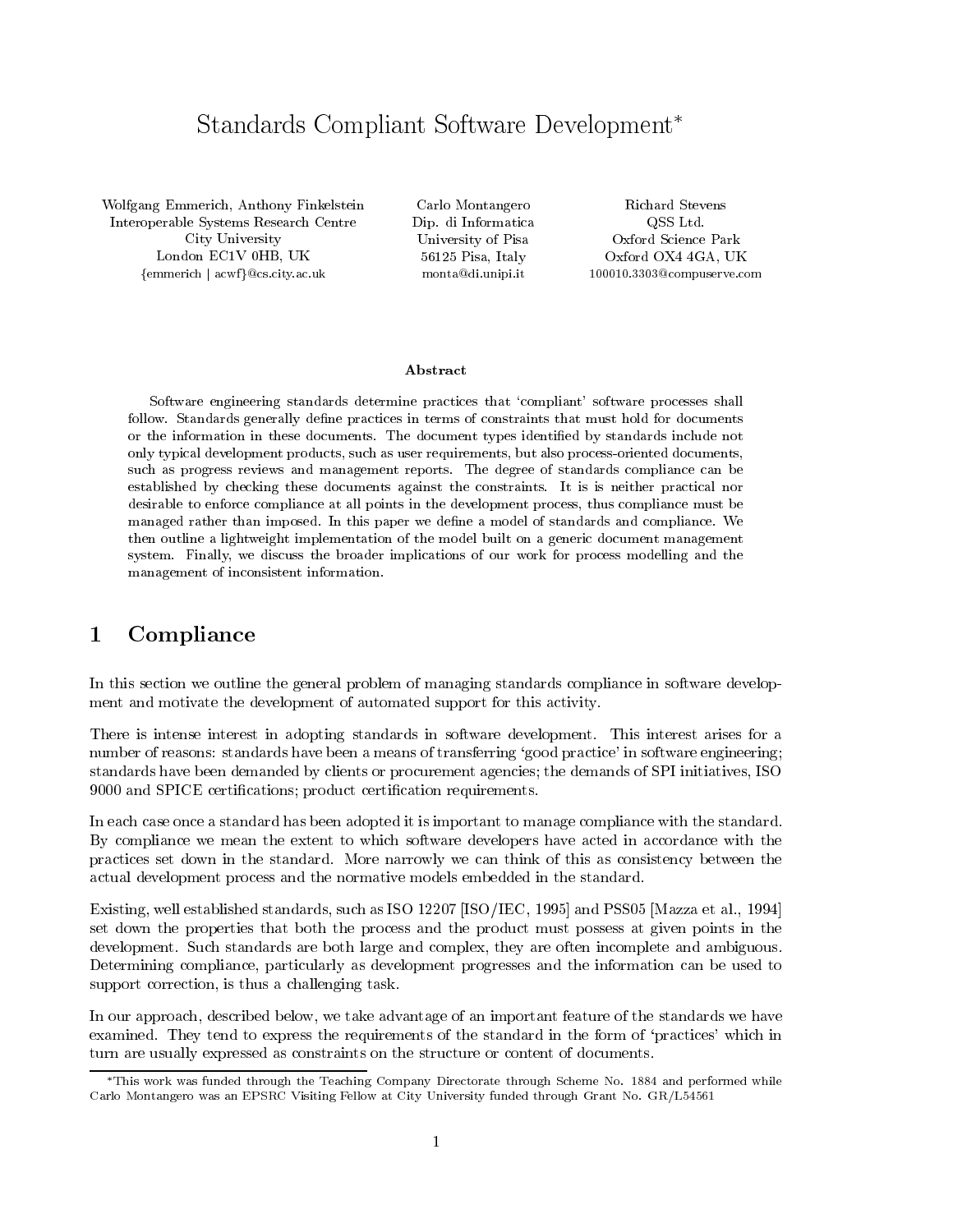We adopt what might be termed a 'tolerant' approach in which developers are free to organise for themselves the way they reach the goals set by project management. They are provided with ways to assess where they are with respect to their duties to conform to the practices. Policies set down the points at which different sorts of compliance should be established. Such policies can however be overridden by an appropriately authorised developer who can postpone or even renounce compliance.

In our preliminary work on compliance we have focussed on requirements management. We have done so because it is a document-intensive activity of critical importance in software development. More importantly, because requirements processes cross organisational boundaries, common standards and compliance play a particularly signicant role.

In section 2 we describe the model of standards and compliance which we have adopted and illustrate this with a simple example. In section 3 we show how this model integrates with an industrial-strength document management environment. Section 4 sets out some important pieces of related work. In section 5 we outline a research agenda suggested by our initial work. We conclude with some general observations on process modelling and the management of inconsistent information.

#### $\overline{2}$ **Model**

This section outlines the model of standards and compliance underlying our approach. Figure 1 shows an entity-relationship diagram which summarises the principal elements. There are three parts to the model: the first (top part of the figure) shows the domain in which we want to intervene; the other two parts show the support for compliance management. We separate user-driven support for compliance, in which checks  $-$  mechanisms to assess the current state of compliance  $-$  are introduced but the responsibility to exploit these mechanisms is left to the developers, from policy-driven support in which policies govern the application of the checks and determine the actions in the face of potential non-compliance.



Figure 1: Standards and Compliance Model

As discussed above, in order to express their requirements on the development process, software development standards tend to prescribe a number of practices to be followed - in this section, word in this font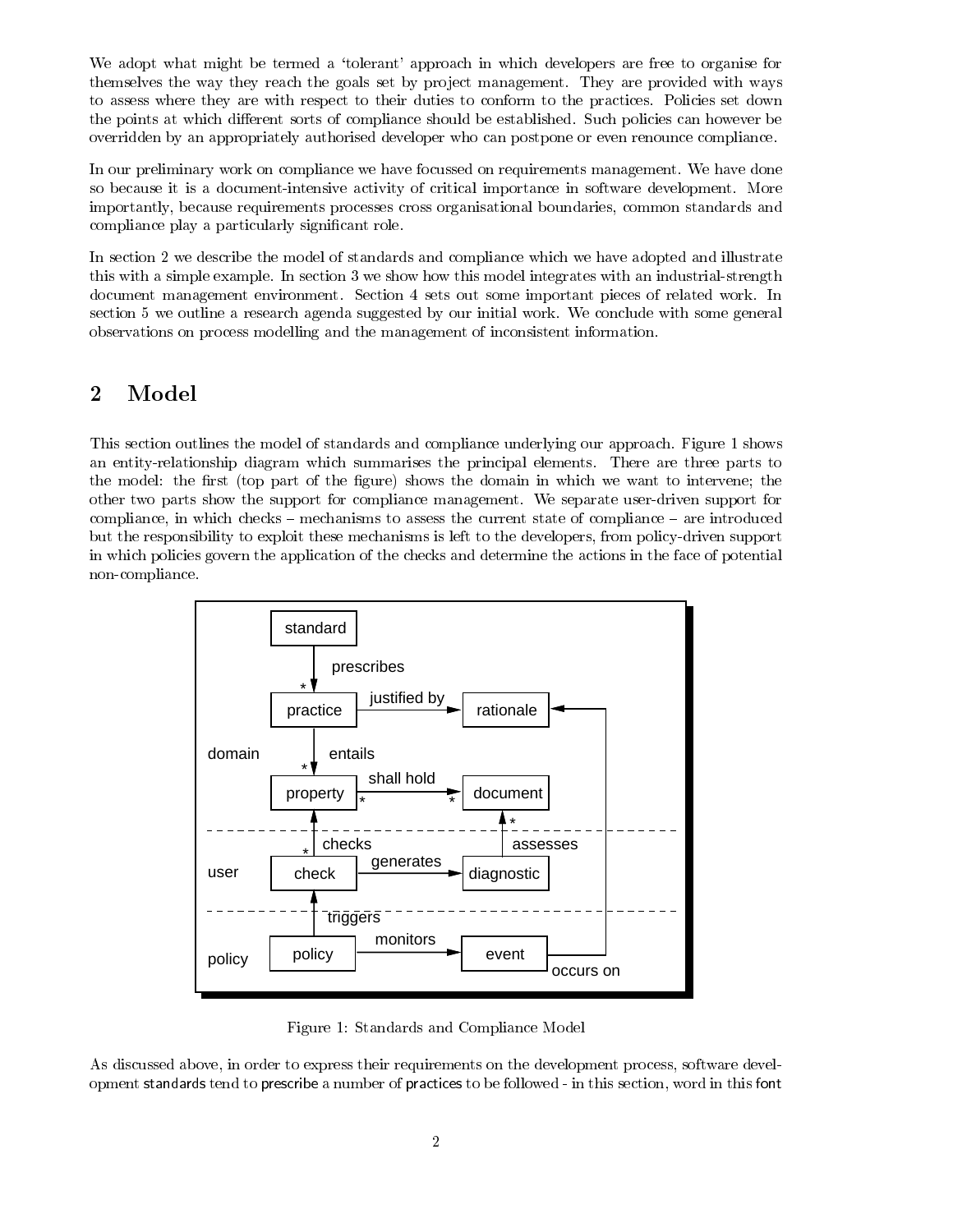denote entities or relationships in Figure 1. Since standards do not aim to define processes precisely, they usually leave ample room for tailoring of the actual processes, within the constraints they lay down. The distinction between mandatory and recommended practices, common to most standards, is one way of supporting this tailoring. For our purposes the distinction is irrelevant: we want to handle all the practices that the process owner demands compliance with.

PSS05, for example, lists almost 200 practices, counting only mandatory practices. A typical practice, taken from PSS05 is the following:

UR04 - For incremental delivery, each user requirement shall include a measure of priority so that the developer can decide the production schedule.

Aside from the identier - UR04 - it is easy to recognise two parts to the practice: a rationale - so that the developer can decide the production schedule - and a compliance requirement - for incremental delivery, each user requirement shall include a measure of priority.

Practices do not always have an explicit rationale, many standards tend to exclude rationale in favour of conciseness. Obviously, however, practices get into standards only after they have been proven effective. We think it important, for user guidance, that rationale is available to motivate compliance, though users may choose not to view it.

A compliance requirement is an intrinsic part of any practice, and in many cases, as in UR04, it entails that a given predicate on the product of the process shall hold at some point. We highlight the static facet of a practice in the model, the property of interest, since this is the basis for defining checks. We are less interested in modelling the dynamics of the process, the *shall* part. So, in our example, we have the property:

For incremental delivery, each user requirement includes a measure of priority

We aim to provide support to the user to assess the current state of compliance with respect to this property. Some careful reading of the standard allows us to discover that the property entailed by UR04 shall hold for a specied document, namely the User Requirement Document (URD). Generally, properties of the state of the product are associated with one or more documents, so the shall hold relation allows us to limit the domain of applicability of the checks.

It should be noted that not all the practices obviously define compliance requirements on the product. For instance, UR10 states:

UR10 - An output of the User Requirements phase shall be the URD.

This is, on the face of it, a constraint on the process. We believe that these constraints can be readily expressed as constraints on the product, by considering with more care those management documents, such as project plans and progress reports, that capture the essential features of the dynamics of the process. These documents, which actually constitute a large proportion of the the documents produced during software development, have up to now received little attention in research on software process support. As an example, UR10 might entail the following property:

The Software Management Plan for the User Requirements phase includes a task or workpackage for the construction of URD.

A similar argument applies to the conditional clause in UR04 - for incremental delivery. This condition on the state of the process, which relates to the overall strategy of the project in PSS05, can be transformed into a condition on the product, in a straightforward manner: the general description of the project, in the Software Management Plan, shall include a 'project mode' attribute, which may take as value, among others, 'incremental delivery'. The property in UR04 then becomes: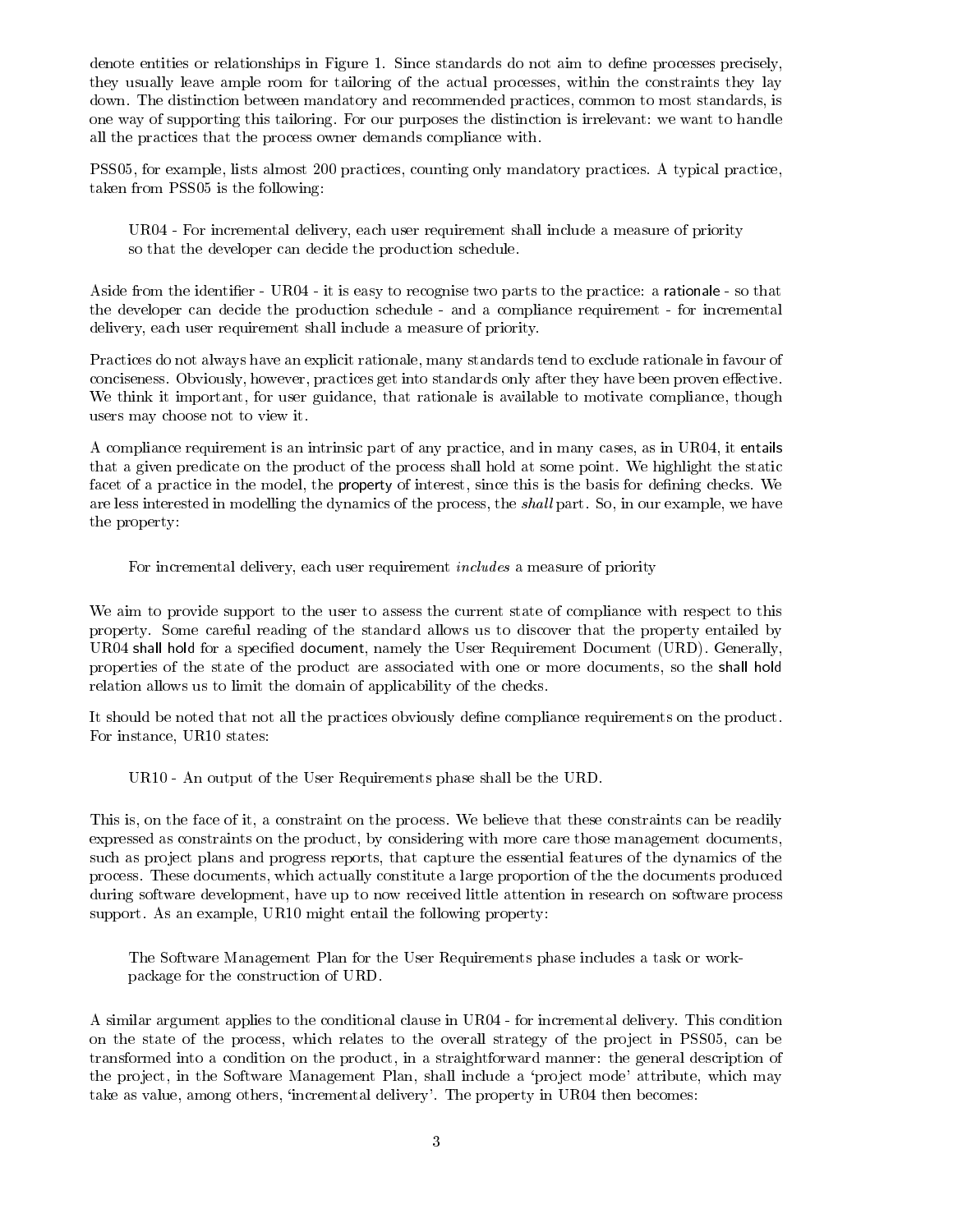If the project mode in the project general description of the Software Management Plan is `incremental delivery', each user requirement shall include a measure of priority so that the developer can decide the production schedule.

Before moving to the bottom part of Figure 1, to consider the mechanisms for user-driven support, we recall that not all the relations in Figure 1 are one-to-one: a standard usually recommends many practices, and some practices may entail several properties which in turn may refer to several documents. Obviously, a document may be affected by more than one practice, and therefore required to satisfy many properties.

The basic mechanism to support the user is the check, which has two goals: firstly, to evaluate the property it relates to in the current state, and, second, in the case that the property does not hold, to generate some diagnostic information, to help the user assess the extent of compliance of the document(s) of interest.

For example, the check for UR04 might produce the diagnosis 'not relevant' where the property trivially holds (because the current project is not incremental delivery), or the list of the requirements for which priority is undefined, and the percentage of non-compliant requirements. This information would allow the user to assess the importance and the difficulty of making the URD compliant. At the same time, the percentage of compliance of this and other similar properties, gives the manager a measure of the status of the project.

Even the best motivated user may fail to apply all the checks that are needed before some performing some sensitive action, such as baselining. Also, given the scale and complexity of the practices they may be uncertain of the best points to establish compliance. To ensure that no unintended breach of compliance occurs, we introduce policies, that trigger checks whenever some events occur on some documents. An event is essentially an attempt to perform an action on a document. We have identified three modes for policies:

- the error mode, in which failure of the check prevents the action from being performed, in which case the problem can be fixed using the diagnosis as support;
- the warning mode, that provides the user with the diagnosis but allows the user to perform the action and knowingly become non-compliant;
- the guideline mode that simply warns the user that it is advisable to perform a check but allows the user to perform the action.

The most useful mode, given our tolerant approach, is the warning mode. The others open the door to more varied conformance management: for example, besides providing strict compliance enforcement, the error mode might be useful when the fix is so simple that there is no point in letting the breach occur, and the guideline mode allows the introduction of discretionary practices and delivers fine grain guidance.

We close this section with some requirements on the language(s) for expressing the checks, that is properties and diagnostics, and the policies. It is important to understand that expressing the compliance requirements with the properties, the measures of discrepancy with the diagnostics, and introducing policies, is the responsibility of the compliance manager or process engineer. All the other people who are parties to the process, developers, managers and QA engineers, need not see this description. They may however be presented with some parts of it, notably properties, so there is a strong requirement for simplicity. To allow the compliance manager to construct or adapt the practices efficiently, the language should be as declarative as possible, strongly typed, and easily compiled into the extension language of the underlining support. The potential for success in achieving this goal lies in the restricted nature of the domain we are tackling; we are dealing with documents with a simple hierarchical structure, and with a limited number of meaningful events.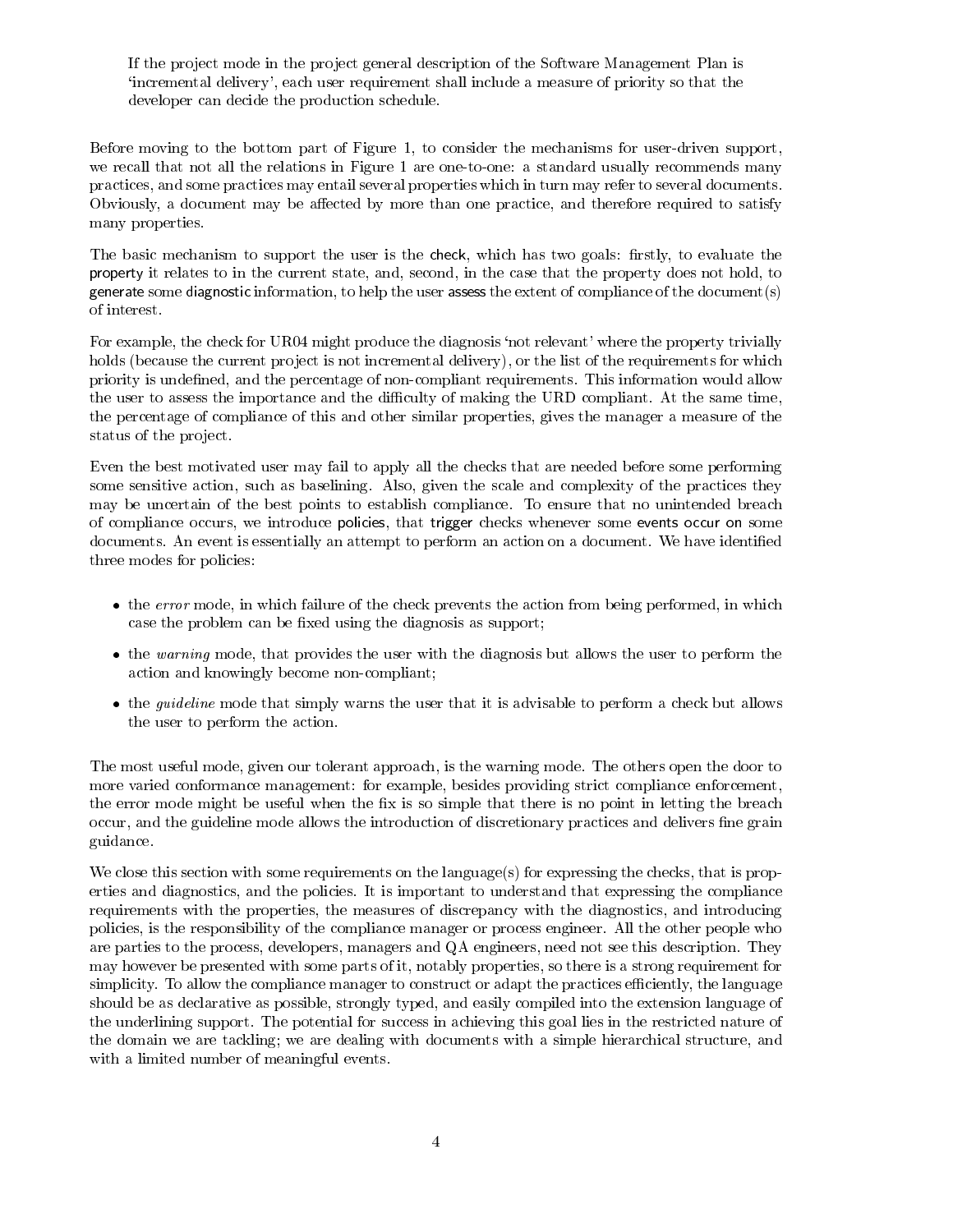### 3 Support Environment

Standards, such as PSS05 and ISO 12207, are large and complex. Checks as to the compliance of actual processes with the prescribed practices are difficult to perform manually. A support environment is needed that checks compliance and delivers appropriate diagnoses.

Rather than developing an environment from scratch we are using and extending an existing system. We have chosen DOORS (Dynamic Object Oriented Requirements System), a generic document management system. DOORS is widely used in industry to manage requirements and management documents that are produced during system engineering processes. The choice of DOORS derives partly from the fact that requirements engineering is the domain of most interest to us. Also the DOORS extension facilities support the construction of a lightweight standards compliance layer without having to rebuild many of the underlying document storage and query mechanisms. Most signicantly DOORS has a large user base with an expressed interest in problems of compliance – we hope to build something that will actually be used!

DOORS documents are hierarchically composed from ob jects. Ob jects are used to store information needed for sections, subsections, down to individual paragraphs and titles. Every object in a DOORS document has the same attributes. Users can attach attributes to objects by defining a name and a type during editing sessions and then create and/or display values of these attributes. For the implementation of compliance checks, we would be able to use attributes already available for ob jects or, if necessary, attach new attributes to document objects in order to enable users to provide information requested by the standard. We would, for instance, attach an attribute for storing a value indicating the importance of a requirement in order to implement UR04. DOORS also supports the concepts of links that can be used to relate one object to another and stored in a separate object. Links are used, for instance, to capture requirements traceability information.

DOORS has a Dynamic eXtension Language (DXL) that can be used to automate tasks. DXL is an interpreted language. It includes imperative and rule-based language concepts. DXL functions can be attached to user interface components, such as pull-down menus. Functions are used to create template documents, whose structure and attributes correspond to those prescribed by certain standards. We intend to use functions to implement compliance checks. For the implementation of these checks, control flow primitives, such as iterations, attribute accesses and traversal across links are available.

DXL also provides the concept of triggers. Triggers are associations between events and actions. Triggers can be used to react to the occurrence of the event (post triggers), or to guard the event possibly in order to prevent it (pre triggers). DXL triggers seem to be an appropriate and flexible mechanism for the implementation of different compliance policies.

In order to implement compliance policies, both DXL functions and triggers will be used. Policies in which users initiate checks are implemented as functions that are included in the DOORS command and menu structure. Policies that require the execution of checks in a way unsolicited by users are implemented as triggers. A trigger is defined for events, such as closing a document or baselining the document and the function associated with the trigger would then be executed as soon as the event occurs. Some policies require a check before the event occurs. In these cases pre triggers can be used conveniently as an implementation. Post triggers may be used to introduce some `forward chaining', that is to propagate the consequences of an event. The utility of this well known mechanism in our setting has yet to be assessed.

Many standards define document type structures and demand certain sections to be part of the document contents. Although inclusion of contents can be supported by functions that generate document templates in DOORS, users have the freedom to modify the template structure, hence violating the compliance to the standard. Likewise, in an interpreted and dynamically typed setting, users could detach attributes from objects and render any compliance checks meaningless. We would, therefore, need to include a number of meta checks into the compliance layer. These meta checks would ensure that attributes are available before they are accessed in compliance checks and that documents comply to the structure prescribed by standards.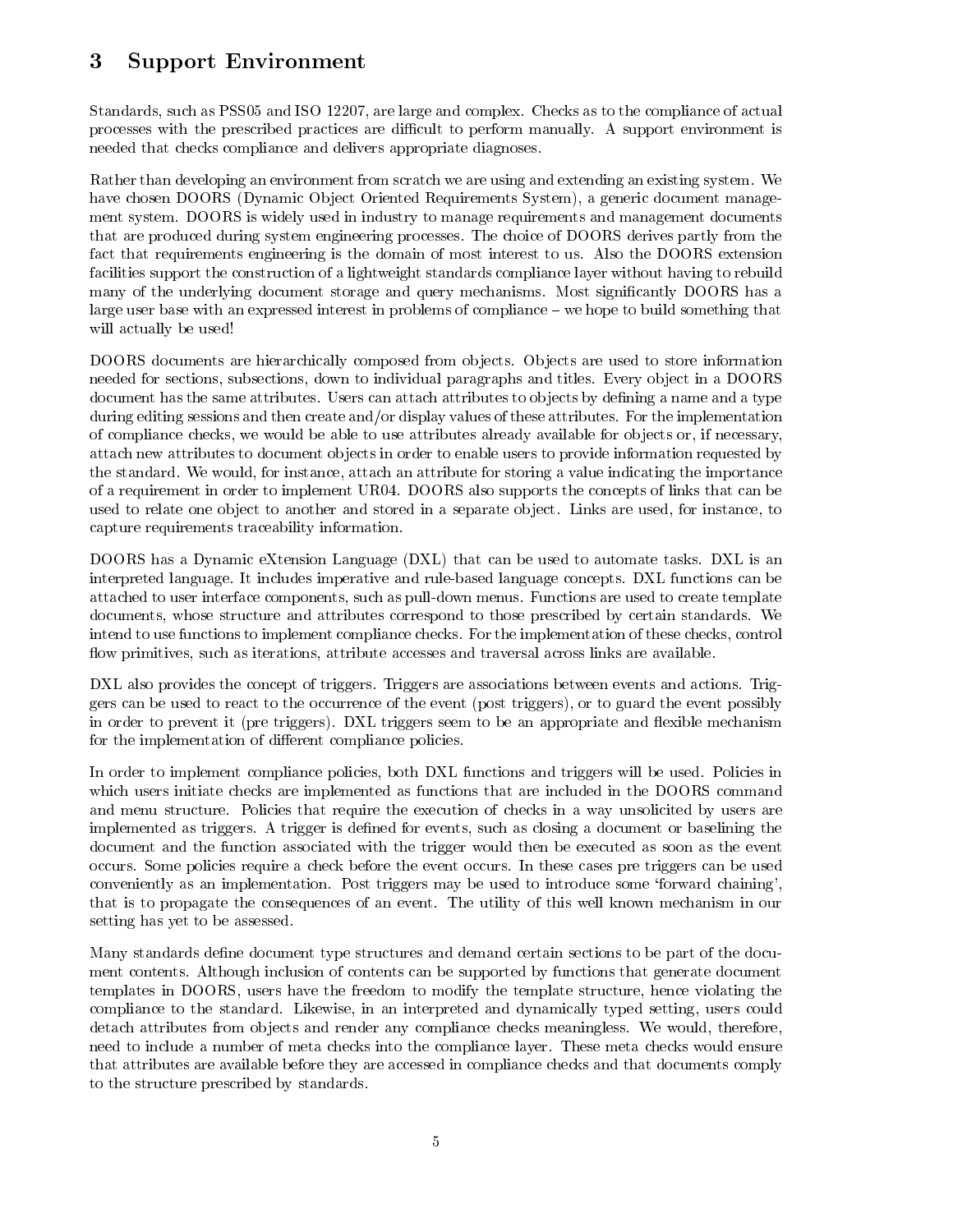#### 4 Related Work

Our work draws on a number of intertwined strands of research. The problem of compliance as we have treated it is closely related to inconsistency management in specification. Key contributions in this area are [Finkelstein et al., 1994], [Easterbrook et al., 1994] and [Finkelstein et al., 1996]. The use of process modelling techniques to control the application of consistency checks have been explored in [Finkelstein et al., 1994] and [Leonhardt et al., 1995]. The problem of process divergence has been analysed by [Cugola et al., 1995] and [Cugola et al., 1996]. Our approach to representing policies is strongly influenced by work on Oikos [Montangero and Semini, 1996] and by interesting work on policy modelling in distributed systems management [Lupu and Sloman, 1997]. Other relevant work includes policy driven event monitoring [Fickas and Feather, 1995].

#### 5 Research Agenda

Our immediate research agenda is defined by the preceding discussion. We must make good on our statements of intent. There are, however, some broader issues which remain to be tackled.

In addition to the practices considered above, standards incorporate high-level goals. The question of how we can establish that the practices correctly implement these high-level goals is one which needs an answer. Some preliminary work on such correctness problems has been developed in [Montangero and Semini, 1996].

Given a large project and a complex set of standards it is important for the compliance manager to be able to get a rapid, high-level view of the position with respect to compliance. Such a high level view might support planning and allocation of resources, identifying `hot spots', and so on. Visualising compliance opens some potentially interesting research issues.

We would hope that the ideas on which our work is based can be fed back into the standards process itself and might assist in the formulation of new systems engineering standards, for example we are working on [ISO/IEC, 1997].

We are party to the shared research aim of building a better formal understanding of inconsistency, a contribution to this is [Spanoudakis and Finkelstein, 1997]. In particular we would hope that such work would yield a better understanding of diagnosis and opportunities to share tools and techniques.

#### 6 Conclusions

There is a long tradition of research on software process technology, where the goal is to support software development through process-centred software engineering environments (PSEEs). However, most process modelling approaches tend to produce environments which are far too constraining, and which engineers experience as too prescriptive. The tendency to enforce compliance in an eager manner may be one of the reasons why PSEEs have experienced difficulties in being to put to practical use. It is widely accepted that software development requires more flexibility than business processes, where workflow tools have been instead largely accepted. Our work attempts to provide this flexibility, introducing lightweight mechanisms that support compliance management, rather than enforcement.

Previous work which attempts to introduce flexible guidance for example [Leonhardt et al., 1995], while delivering the basic fine-grain mechanisms, still lack adequate means of expressing global.

process requirements. We think that by focusing on standards, we are providing firm ground for bridging the gap. This is by no means a silver bullet. However, we anticipate significant benefits by providing many simple, highly syntactic compliance checks and providing mechanisms for managing their application.